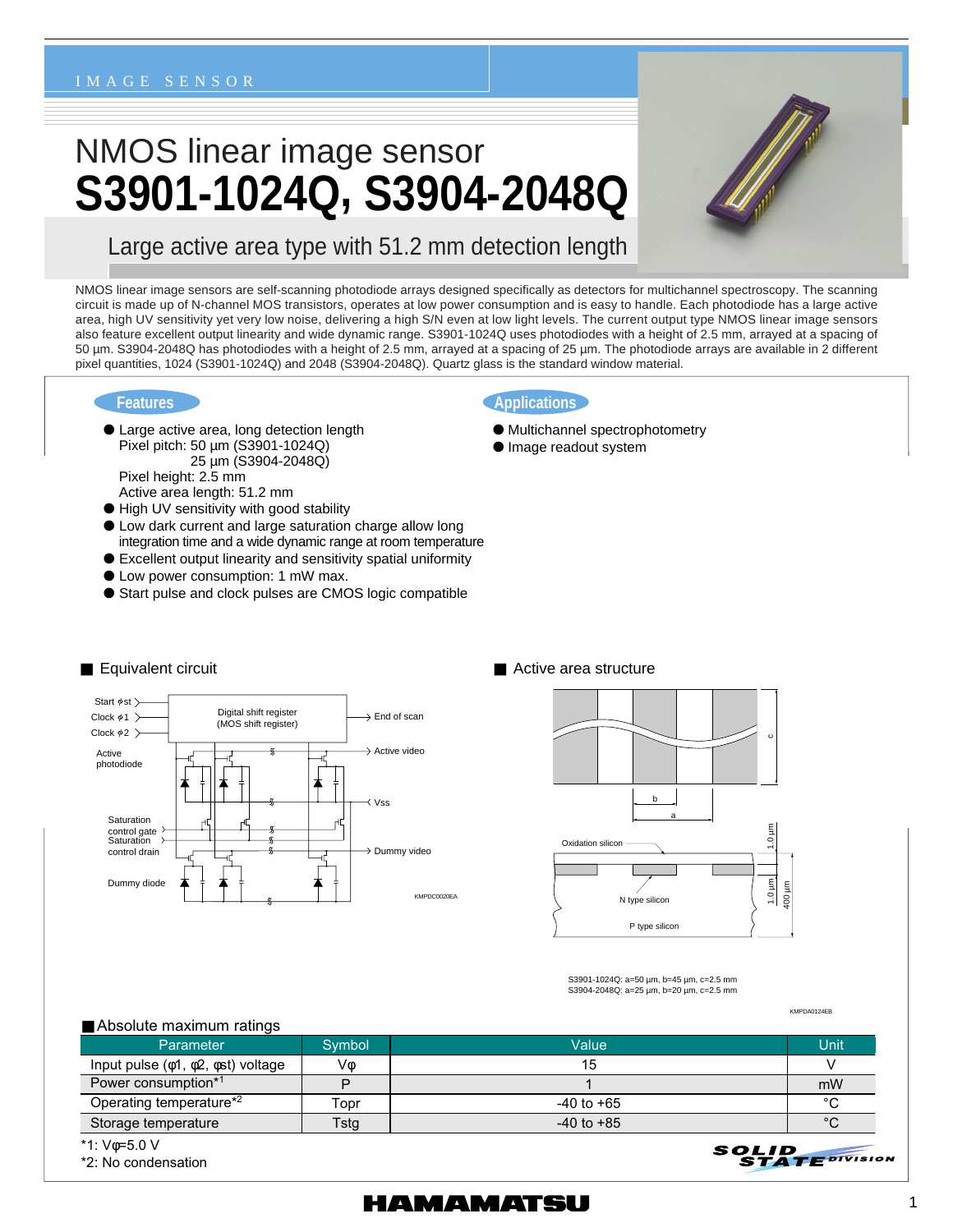## **NMOS linear image sensor S3901-1024Q, S3904-2048Q**

| Shape specifications |             |             |      |  |  |  |
|----------------------|-------------|-------------|------|--|--|--|
| Parameter            | S3901-1024Q | S3904-2048Q | Unit |  |  |  |
| Number of pixels     | 1024        | 2048        |      |  |  |  |
| Package length       | 65.0        |             | mm   |  |  |  |
| Number of pin        | 22          |             |      |  |  |  |
| Window material*3    | Quartz      |             |      |  |  |  |
| Weight               | 8.5         |             |      |  |  |  |

\*3: Fiber optic plate is available.

### ■ Specifications (Ta=25 °C)

| Parameter                                | Symbol      |                          | S3901-1024Q    |      | S3904-2048Q |      |                          | <b>Unit</b>   |
|------------------------------------------|-------------|--------------------------|----------------|------|-------------|------|--------------------------|---------------|
|                                          |             | Min.                     | Typ.           | Max. | Min.        | Typ. | Max.                     |               |
| Pixel pitch                              |             |                          | 50             |      |             | 25   |                          | μm            |
| Pixel height                             |             | ۰.                       | 2.5            |      |             | 2.5  |                          | mm            |
| Spectral response range<br>(10% of peak) | λ           | 200 to 1000              |                |      | 200 to 1000 | nm   |                          |               |
| Peak sensitivity wavelength              | $\lambda p$ |                          | 600            |      |             | 600  |                          | nm            |
| Photodiode dark current*4                | ID          |                          | 0.2            | 0.6  |             | 0.1  | 0.3                      | рA            |
| Photodiode capacitance*4                 | Cph         |                          | 20             |      |             | 10   |                          | pF            |
| Saturation exposure*4 *5                 | Esat        |                          | 180            |      |             | 180  |                          | $mlx \cdot s$ |
| Saturation output charge*4               | Qsat        | $\overline{\phantom{a}}$ | 50             |      |             | 25   | $\overline{\phantom{0}}$ | рC            |
| Photo response non-uniformity*6          | <b>PRNU</b> | $\overline{\phantom{0}}$ | $\blacksquare$ | ±3   |             | Ξ.   | ±3                       | %             |

\*4: Vb=2.0 V, Vφ=5.0 V

\*5: 2856 K, tungsten lamp

\*6: 50% of saturation, excluding the start pixel and last pixel

### ■ Electrical characteristics (Ta=25 °C)

| Parameter                                                            |      | Symbol                                             | Condition                     | S3901-1024Q              |                          |                          | S3904-2048Q              |                          |                  | <b>Unit</b> |
|----------------------------------------------------------------------|------|----------------------------------------------------|-------------------------------|--------------------------|--------------------------|--------------------------|--------------------------|--------------------------|------------------|-------------|
|                                                                      |      |                                                    |                               | Min.                     | Typ.                     | Max.                     | Min.                     | Typ.                     | Max.             |             |
| Clock pulse $(\phi 1, \phi 2)$                                       | High | $V\phi$ 1, $V\phi$ 2 (H)                           |                               | 4.5                      | 5                        | 10                       | 4.5                      | 5                        | 10               | V           |
| voltage                                                              | Low  | $V\phi$ 1, $V\phi$ 2 (L)                           |                               | $\Omega$                 |                          | 0.4                      | $\mathbf{0}$             |                          | 0.4              | $\vee$      |
| Start pulse ( $\phi$ st) voltage                                     | High | $V$ $\phi$ s (H)                                   |                               | 4.5                      | $V\phi$ 1                | 10                       | 4.5                      | $V\phi$ 1                | 10               | $\vee$      |
|                                                                      | Low  | $V$ $\phi$ s (L)                                   |                               | $\mathbf{0}$             |                          | 0.4                      | $\Omega$                 |                          | 0.4              | $\vee$      |
| Video bias voltage*7                                                 |      | Vb                                                 |                               | 1.5                      | $V$ $\phi$ - 3.0         | $V\phi$ - 2.5            | 1.5                      | $V$ $\phi$ - 3.0         | $V_{\Phi}$ - 2.5 | V           |
| Saturation control gate voltage                                      |      | Vscg                                               |                               | $\overline{\phantom{0}}$ | 0                        | $\overline{a}$           | $\overline{\phantom{a}}$ | $\Omega$                 |                  | $\vee$      |
| Saturation control drain voltage                                     |      | Vscd                                               |                               | $\overline{a}$           | Vb                       | -                        | $\overline{\phantom{0}}$ | Vb                       |                  | V           |
| Clock pulse ( $\phi$ 1, $\phi$ 2) rise/fall time*8                   |      | $tr\phi$ 1, $tr\phi$ 2<br>tf $\phi$ 1, tf $\phi$ 2 |                               |                          | 20                       |                          |                          | 20                       |                  | ns          |
| Clock pulse $(\phi 1, \phi 2)$ pulse width                           |      | tpwo1, tpwo2                                       |                               | 200                      | $\blacksquare$           | $\overline{\phantom{0}}$ | 200                      | $\blacksquare$           | $\blacksquare$   | ns          |
| Start pulse ( $\phi$ st) rise/fall time                              |      | tros, tfos                                         |                               | $\overline{\phantom{0}}$ | 20                       | $\overline{\phantom{0}}$ | $\overline{\phantom{0}}$ | 20                       | $\blacksquare$   | ns          |
| Start pulse ( $\phi$ st) pulse width                                 |      | tpwos                                              |                               | 200                      | $\overline{\phantom{a}}$ | $\overline{\phantom{0}}$ | 200                      | $\overline{\phantom{0}}$ |                  | ns          |
| Start pulse $(\phi st)$ and clock pulse<br>$(\phi 2)$ overlap        |      | toov                                               |                               | 200                      |                          |                          | 200                      |                          |                  | ns          |
| Clock pulse space*8                                                  |      | X1, X2                                             |                               | trf - $20$               | $\overline{\phantom{a}}$ | $\overline{a}$           | trf - $20$               | $\blacksquare$           |                  | ns          |
| Data rate*9                                                          |      | f                                                  |                               | 0.1                      |                          | 2000                     | 0.1                      |                          | 2000             | kHz         |
| Video delay time                                                     |      | tvd                                                | 50% of<br>saturation<br>$*$ q |                          | 200                      |                          |                          | 250                      |                  | ns          |
| Clock pulse $(\phi \mathbf{1}, \phi \mathbf{2})$<br>line capacitance |      | $C\phi$                                            | 5 V bias                      |                          | 134                      |                          |                          | 200                      |                  | pF          |
| Saturation control gate (Vscg)<br>line capacitance                   |      | Cscg                                               | 5 V bias                      |                          | 63                       |                          |                          | 87                       |                  | pF          |
| Video line capacitance                                               |      | Cv                                                 | 2 V bias                      |                          | 45                       |                          |                          | 60                       |                  | pF          |

\*7: Vφ is input pulse voltage (refer to figure 8) .

\*8: trf is the clock pulse rise or fall time. A clock pulse space of "rise time/fall time - 20 " ns (nanoseconds) or more should be input if the clock pulse rise or fall time is longer than 20 ns (refer to figure 7) .

\*9: Vb=2.0 V, Vφ=5.0 V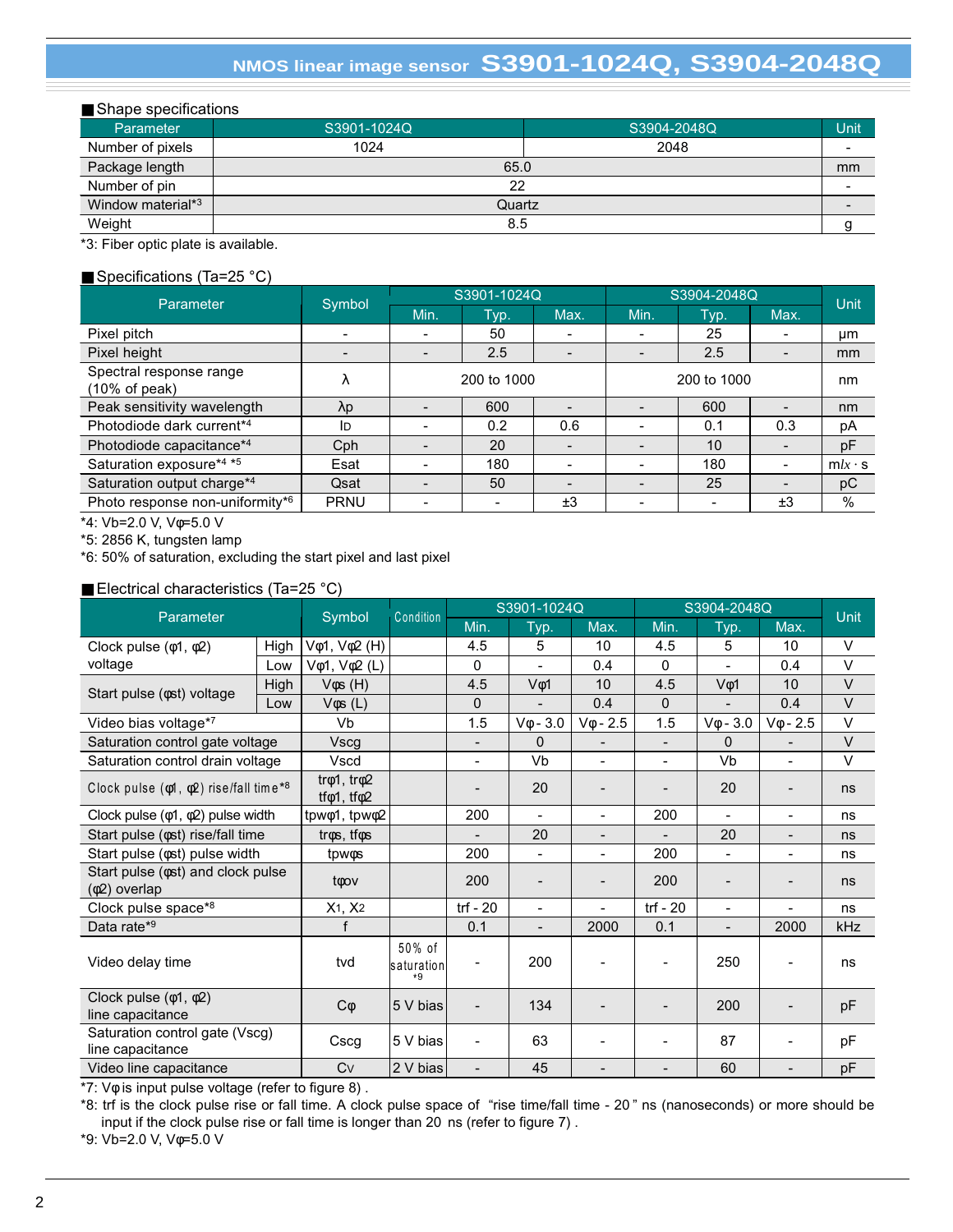# **NMOS linear image sensor S3901-1024Q, S3904-2048Q**





\* Optical distance from the outer surface of the quartz window to the chip surface

KMPDA0123EB

#### ■ Pin connection

| $\phi$ 2     |   |                | 22 | <b>NC</b>   |
|--------------|---|----------------|----|-------------|
| $\phi$ 1     |   | $\overline{2}$ | 21 | <b>NC</b>   |
| $\phi$ st    |   | 3              | 20 | <b>NC</b>   |
| Vss          | L | 4              | 19 | <b>NC</b>   |
| Vscg         |   | 5              | 18 | <b>NC</b>   |
|              |   |                |    |             |
|              |   |                |    |             |
| NC           |   | 6              | 17 | <b>NC</b>   |
| Vscd         |   | $\overline{7}$ | 16 | <b>NC</b>   |
| Vss          |   | 8              | 15 | <b>NC</b>   |
| Active video |   | 9              | 14 | <b>NC</b>   |
| Dummy video  |   | 10             | 13 | <b>NC</b>   |
| Vsub         |   | 11             | 12 | End of scan |
|              |   |                |    |             |

Vss, Vsub and NC should be grounded.

KMPDC0109EA

| <b>Terminal</b>    | Input or output                   | <b>Description</b>                                                                                                                                                                                                                                                                                  |
|--------------------|-----------------------------------|-----------------------------------------------------------------------------------------------------------------------------------------------------------------------------------------------------------------------------------------------------------------------------------------------------|
| $\phi$ 1, $\phi$ 2 | Input<br>(CMOS logic compatible)  | Pulses for operating the MOS shift register. The video data rate is<br>equal to the clock pulse frequency since the video output signal is<br>obtained synchronously with the rise of $\phi$ 2 pulse.                                                                                               |
| φst                | Input<br>(CMOS logic compatible)  | Pulse for starting the MOS shift register operation. The time interval<br>between start pulses is equal to the signal accumulation time.                                                                                                                                                            |
| Vss                |                                   | Connected to the anode of each photodiode. This should be<br>grounded.                                                                                                                                                                                                                              |
| Vscg               | Input                             | Used for restricting blooming. This should be grounded.                                                                                                                                                                                                                                             |
| Vscd               | Input                             | Used for restricting blooming. This should be biased at a voltage<br>equal to the video bias voltage.                                                                                                                                                                                               |
| Active video       | Output                            | Video output signal. Connects to photodiode cathodes when the<br>address is on. A positive voltage should be applied to the video<br>line in order to use photodiodes with a reverse voltage. When the<br>amplitude of $\phi$ 1 and $\phi$ 2 is 5 V, a video bias voltage of 2 V is<br>recommended. |
| Dummy video        | Output                            | This has the same structure as the active video, but is not<br>connected to photodiodes, so only spike noise is output. This<br>should be biased at a voltage equal to the active video or left as an<br>open-circuit when not needed.                                                              |
| Vsub               |                                   | Connected to the silicon substrate. This should be grounded.                                                                                                                                                                                                                                        |
| End of scan        | Output<br>(CMOS logic compatible) | This should be pulled up at 5 V by using a 10 k $\Omega$ resistor. This is a<br>negative going pulse that appears synchronously with the $\phi$ 2<br>timing right after the last photodiode is addressed.                                                                                           |
| <b>NC</b>          |                                   | Should be grounded.                                                                                                                                                                                                                                                                                 |